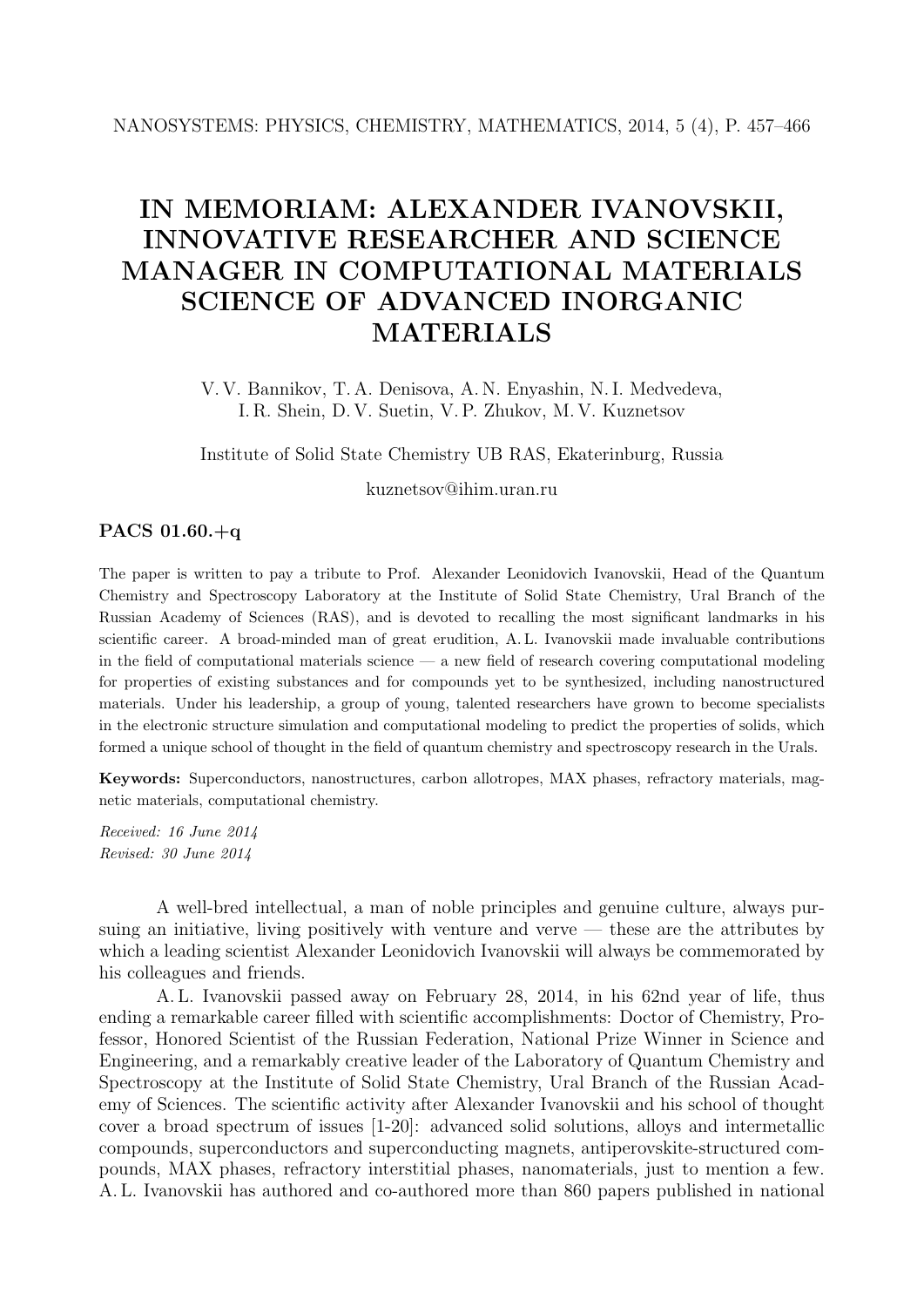

Fig. 1. Alexander Leonidovich Ivanovskii

and international science journals; he is the author of 14 monographs and more than 20 reviews on the scientific issues related to computational materials research in inorganic chemistry. The scientific accomplishments earned him wide respect in the scientific community, of which over six thousands of citations to his works is a convincing proof.

Over fifteen years, Alexander Ivanovskii gave lectures on the structure of matter to students at the Ural Federal University. Many of the students trained by Alexander can now be found in laboratories actively involved in quantum chemical modeling research.

Alexander Leonidovich Ivanovskii was born in Sverdlovsk on February 2, 1953. In 1976, he graduated from the Physical Engineering Department of the Ural Polytechnical Institute (currently, Ural Federal University named after B.N. Yeltsyn), and early upon graduation, he joined a group of researchers headed by Prof. V. A. Gubanov and by Academicianto-be, Prof. G. P. Shveikin at the Lab of Physical Methods of Investigations of Solids at the Chemistry Institute, Ural Branch of RAS. Starting from those days and over his entire career to the end of his days, one of the most significant directions of his research was devoted to refractory compounds and interstitial phases. In 1980, Alexander Ivanovskii received his Candidate of Science degree; and in 1988, at the age of 35, he earned his Doctor of Science degree, having defended his thesis titled "Electronic Structure and Chemical Bond in Refractory Compounds of d−Elements of IVA, VA Subgroups". In 1994, he was elected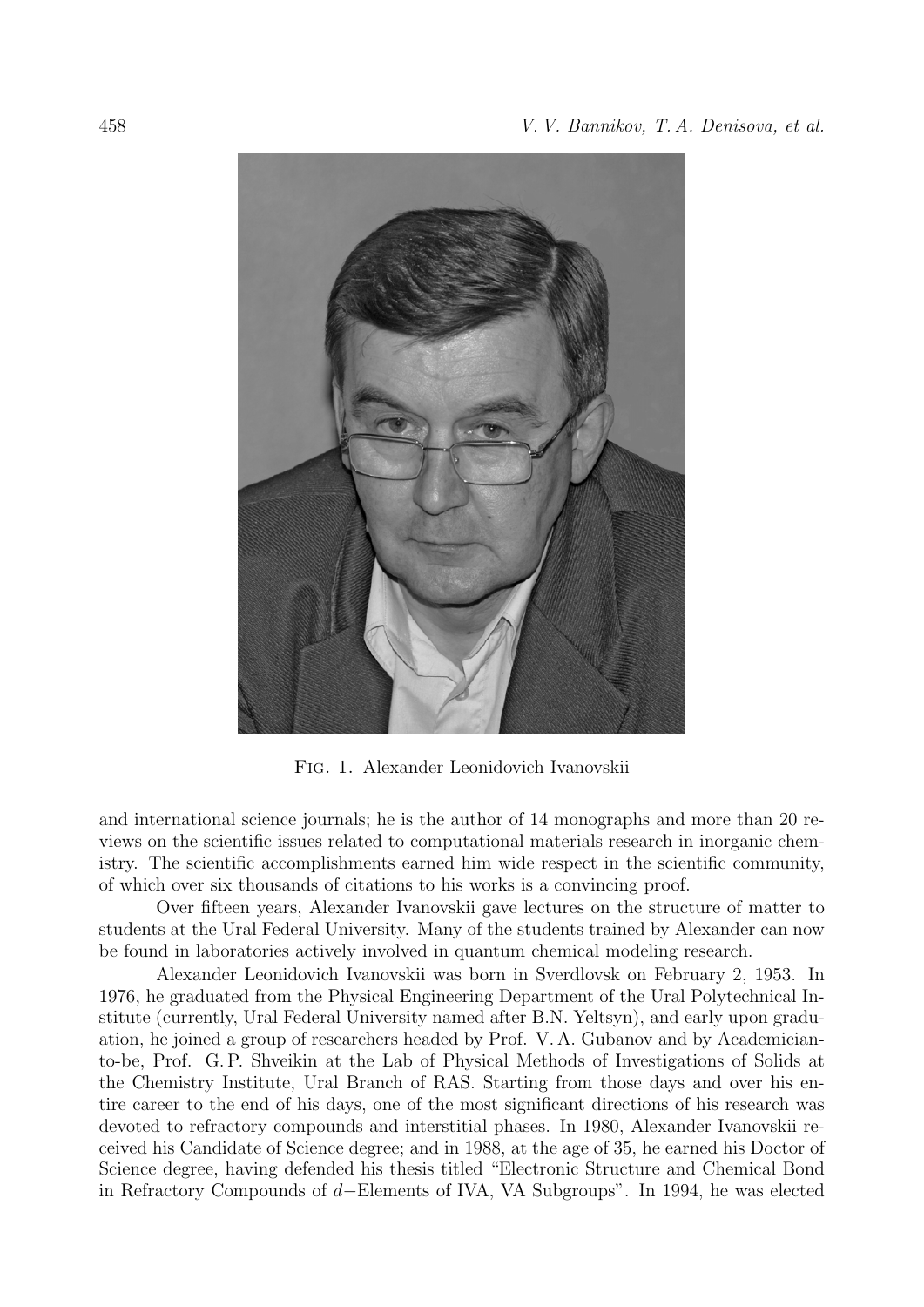a corresponding-member of the Natural Science Academy and was appointed Head of the Quantum Chemistry and Spectroscopy Laboratory at the Institute of Solid State Chemistry, Russian Academy of Sciences. In 1995, Alexander Ivanovskii received the Russian Federation State Prize for a series of works "Quantum-Chemical and Radio-Frequency Spectroscopy Methods for Solid Chemistry Applications".

Contemporary solid state research is striking in its variety, bringing to the forefront such systems and objects as micro and nano-porous solids, low-dimensional crystals, nanosized and nano-structured objects. Nanomaterials came to be one of the topics most favored by Prof. Ivanovskii: a giant leap was made by him and his team in understanding the field of nanostructure design for both existing materials as well as newly synthesized substances, in studying their stability and investigating their physical and chemical properties, using a great diversity of computational techniques. The breadth of his research interests encompassed a great number of nanostructures: diversified forms of carbon allotropy (diamondlike modifications, nanotubes, fullerenes, graphene and its analogs) and various inorganic nanomaterials, such as nanofibers, nanotubes and fullerene-like particles of boron nitrides, carbides, borides, silicides, oxides, halogenides and chalcogenides. Prof. Ivanovskii had an in-depth and critical view of these science developments in the world, which was reflected in the number of his reviews published in international journals and monographs, with some of the publications having pioneered in this field of materials research on the national scale. The following results deserve special notice.

A. L. Ivanovskii became interested in nano-objects in the 1990's, when a surge of interest was generated by the experimental evidence for a new class of nanostructured titanium carbides, observed in gaseous phase as ultrasmall cubic 27-atom clusters. Nanosized titanium carbide clusters were found to transform into nonstoichiometric dodecahedral clusters, referred to as metalocarbohedrenes  $Ti_8C_{12}$  (or metcars for short). Combining his many years' experience of studying the chemical bonding of binary carbide systems with the thenavailable software and hardware capabilities made these nanoclusters an apt research endeavor. Along with his research group, he issued several fundamental publications related to the stability and reactivity of nano-systems. Furthermore, this direction of research evolved towards the computational design and study of structures, both theoretical and experimentally observed, and towards studying compounds plotted on a metal-carbon phase diagram: endohedral complexes of carbon and boron-nitrogen nanotubes with metcars, endofullerenes with  $d$ - and  $f$ -element atoms, and nanopeapods based thereon [1,2,3].

While studying metalocarbohedrenes, which, in fact, were regarded as heteroatomic analogs to ultra-small carbon fullerenes, Alexander Ivanovskii could not but get involved in studying other, then-new low-dimensional nanostructures, such as fullerenes and carbon nanotubes. He wrote a review and was the first Russian author to have written a monograph on the state-of-the-art production, characterization and modeling of carbon nanostructures [4]. Alexander Ivanovskii's enthusiasm and research interest was stimulating his team in pursuing the modeling of these low-dimensional objects and structurally related nanotubes based on hexagonal boron nitride and magnesium boride. Later, that triggered explosive growth of inventive research projects looking for new compounds as candidates for making hollow nanostructures. Under Ivanovskii's leadership, atomistic models were proposed and, for the first time in Russia and even in the world, quantum chemical computations were performed for the properties of inorganic nanotubes based on the oxides of titanium, vanadium, magnesium, on poly(titanic) acids, aluminum hydroxides, sulfides and selenides of molybdenum, niobium and zirconium. These computational results, along with the analysis of experimental data worldwide, were summarized by his team in a series of unique reviews and books,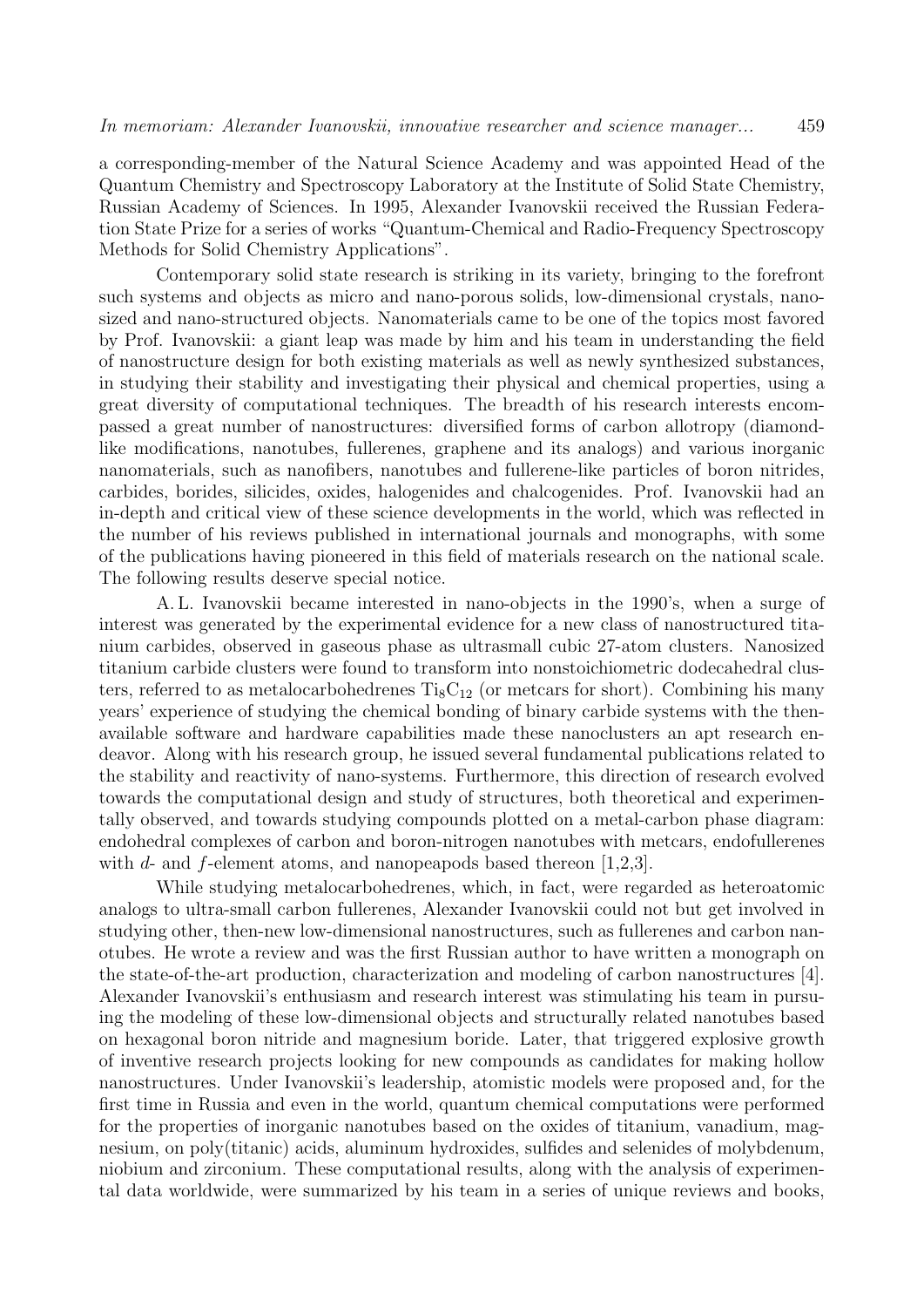which were the first publications on this kind of research in the national scientific literature [5,6,7]. Along with inorganic nanotubular systems, hollow polyhedral nanoparticles layered chalcogenides and halogenides-based inorganic fullerenes — were also of special interest to A. L. Ivanovskii. Their structure must have differed significantly from the carbon fullerene structure. Under Ivanovskii's leadership, the laboratory researchers were the first in the world to have performed quantum chemical computations of electronic and magnetic properties for some of these structures [8].



Fig. 2. Young scientists in the group of quantum chemistry in 1980: in the first row from left to right (sitting): Andrei Postnikov (now – Professor, Université de Lorraine Laboratoire de Chimie et Physique-Approche Multi-Echelles des Milieux Complexes, Metz, France;) and Alexander Ivanovskii (from 1994 to 2014 – Head of Laboratory of Quantum Chemistry and Spectroscopy, Institute of Solid State Chemistry, Ekaterinburg); in the second row from left to right: Alexander Lichtenstein (now – Professor, Institute of Theoretical Physics University of Hamburg; Germany, Max-Born-Preis, 2014), Sergei Freidman (now – Head of Software Department, Vidisco Ltd, Israel) and Michail Ryzhkov (now – Leading researcher, Institute of Solid State Chemistry, Ekaterinburg)

It is worth noting that early into this research, the experience gained by Ivanovskii and his laboratory had already drawn great attention from scientists abroad, involving both theoretical and applied aspects of materials science. That opened up an opportunity to establish fruitful and enduring collaboration between the Quantum Chemistry and Spectroscopy Laboratory and the Theoretical Chemistry Group headed by Prof. G. Seifert at TU Dresden,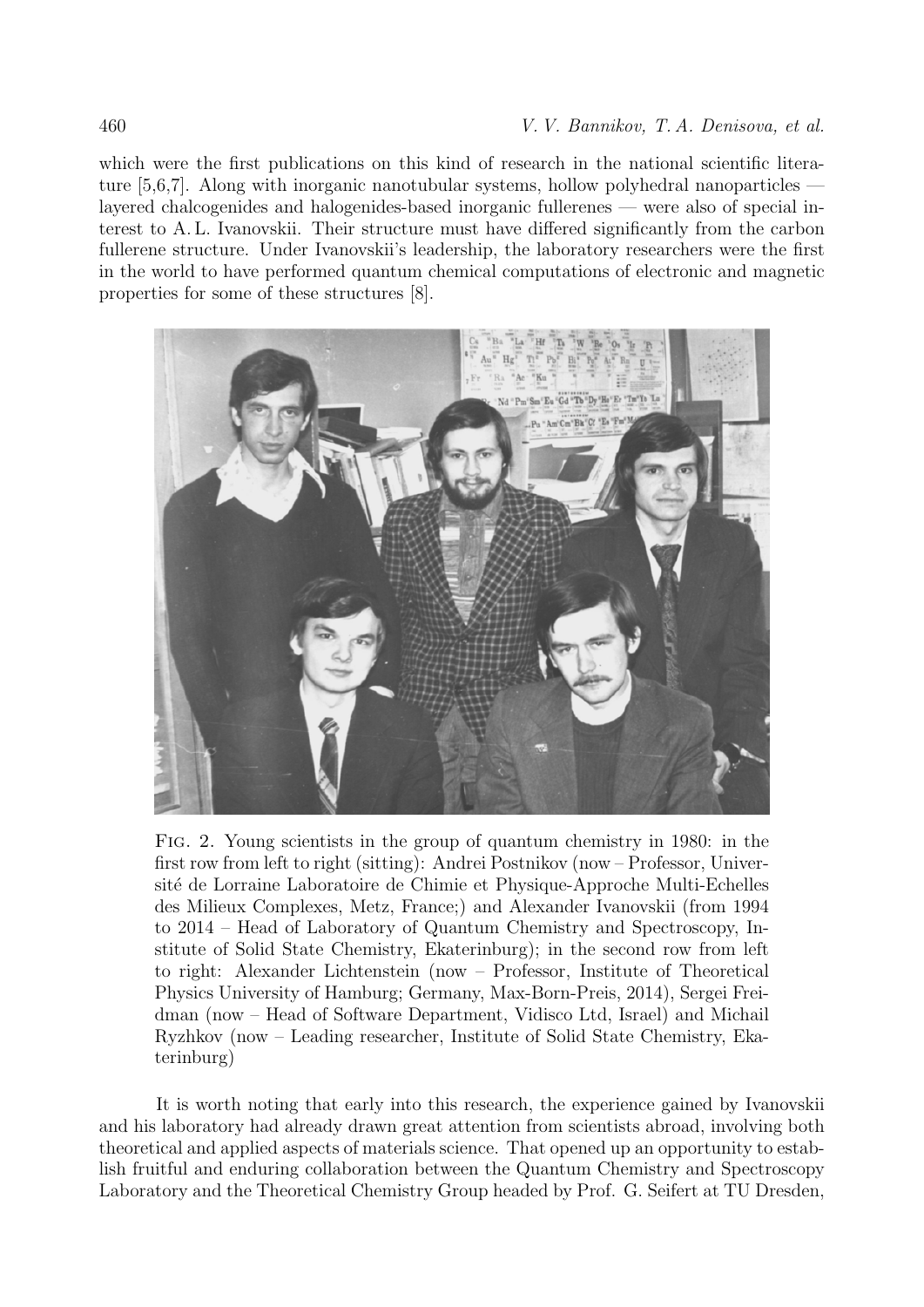Germany, and the Materials Synthesis Group headed by Prof. R. Tenne, Weizmann Institute of Science, Israel. Numerous collaborative projects performed by Ivanovskii's lab jointly with these two research groups resulted not only in atomistic models being developed for carbon fibers, nano-diamonds, nanotubes and nanoparticles of layered chalcogenides, exo- and endohedral molecular complexes of carbon nanotubes, but also in the mechanisms underlying their formation having been verifiably established, in the correlation to have been proposed between their structure and thermodynamic stability, strength characteristics, electronic and magnetic properties.

As early as the beginning of 2000's, being completely immersed in his studies on carbon nanotubes and fullerenes, Alexander Ivanovskii was also making research efforts towards the design of new allotropes of carbon and boron nitride. He was very keen on sp<sup>2</sup>- and sp-hybridized atom-based nanostructures, which could form layers. He was also eager to study the structures designed from sp<sup>3</sup>-hybridized atoms, which tended to form "monolithic" diamond-like modifications. The former nanostructures, in his opinion, could demonstrate a set of nontrivial electronic properties that could be modified using chemi- or physisorption [9]. The latter family of compounds, however, showed promise as superhard refractory materials that could compete with transition metal carbides and nitrides [10]. Long before the graphene boom, following the world trends in the field of computational design, Alexander Ivanovskii and his colleagues had studied a great number of potential allotropic modifications of carbon and boron nitrides and carbonitrides, including layered graphene-like materials: graphynes, graphdiynes, nanotubes and fullerenes based thereon, icosahedral nanodiamonds and diamond nanofibers, having pioneered in the design of socalled interpenetrated fullerite structures.

Even with the strong competition in the field of computational materials science relating to carbon materials, Alexander Ivanovskii maintained warm relations with several researchers, which was, for example, reflected in collaborative projects with Prof. E.A. Belenkov from Chelyabinsk State University and with Prof. V.V. Porkropivny from the Institute for Problems in Materials Science, National Academy of Sciences, Ukraine [11, 12]. Ironically, despite being performed at a world class level of research excellence in this field, Alexander Ivanovskii's series of early papers had met some skepticism from his scientific opponents, who had labeled this kind of basic studies as "nano-centaurs research". However, the discovery of grapheme, and the technology boom that followed, gave an extra impetus to the research by Prof. Ivanovskii and his group in the field of modeling layered carbon and inorganic analogs of grapheme, graphene-based and graphene-like materials. [13,14]. In a wondrous fashion, the topic of his most recent review overlaps with the research objects of his earlier thesis for Candidate's degree and covers the problems of materials science and prospects of the intensely shaping research direction: the so-called MAX phases – a family of transition metal layered carbides [15].

It is noteworthy that A. L. Ivanovskii was one of the leading authorities in the world for studying the electronic structure, chemical bonding, stability and mechanical properties of binary and ternary refractory phases. This research allowed the prediction of homogeneity regions, which were caused by the presence of vacancies and 2, 3d- element impurities in a wide spectrum of refractory compounds. These results were published in a large number of scientific papers and monographs [16-18]. Scientific achievements gained by the group were welcomed in the scientific community and were held in great esteem by the Russian Government, which awarded A. L. Ivanovskii the State Prize in Science and Engineering in 1995, and with the title of Honored Scientist of the Russian Federation in 2007.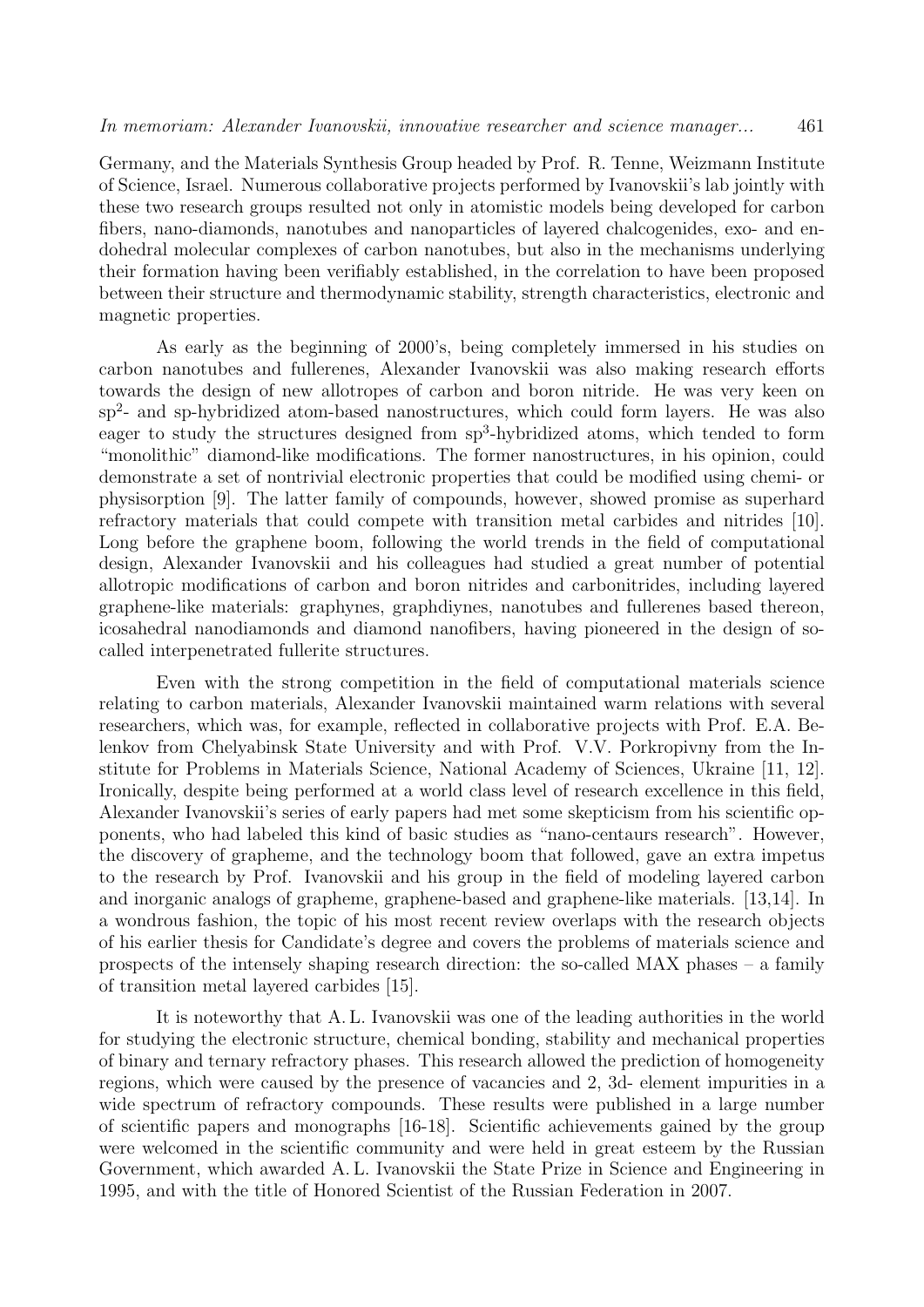The obtained knowledge about binary transition metal carbides and nitrides had formed the basis for research into an advanced novel family of ternary layered MAX phases which exhibited a unique combination of properties, intrinsic to both ceramic and metal materials. Such nanolaminates of  $M_{n+1}AX_n$  (n=1,2,3...) are composed of layers of transition d-element carbides or nitrides,  $M_{n+1}$ , sandwiched by layers of p-elements designated as : (Si, Ge, Al, S, Sn, etc.); and carbon or nitrogen  $(X_n)$ . The phases exhibit totally reversible plasticity, excellent shockwave resistance, high thermal and electrical conductivity, corrosion resistance, and show promise for industrial application as refractory materials that call for further investigation into their properties. Theoretical studies of the electronic structure and properties of  $M_{n+1}AX_n$  phases using ab initio techniques were initiated by A. L. Ivanovskii in the mid 1990's, and are still intensely ongoing. In particular, specifics for the electronic properties and chemical bonding in  $Ti<sub>3</sub>SiC<sub>2</sub>$  were established for the first time, and nonstoichiometry and doping effects were studied in different sub-lattices [19,20]. A significant experimental contribution was made by A. L. Ivanovskii into the studies of MAX phases, predicting new nanolaminates and modeling the properties using the state-of-the-art ab initio quantum chemistry methods. The superconducting transition, experimentally detected in a number of MAX phases, set forth a series of theoretical studies exploring the fundamentals of this phenomenon in nanolaminates.

In 2011, an original method was proposed for the synthesis of a new family of MAX phase-based graphene-like (quasi-two-dimensional) nanocarbides and nanonitrides of d-metals, which were named MXenes. These materials possessed a nontrivial combination of properties, and showed promise for various technology applications. Under the leadership of A. L. Ivanovskii, modeling new 2D nanostructures was carried out, their stability factors were determined, and directional modifications were proposed for their electronic, cohesion, mechanical and magnetic properties [21,22]. Models were developed and systematic studies were performed for structural and electronic properties and for relative stability of 2D graphene-like carbide structures of  $Ti_{n+1}Al_{0.5}C_n$  and  $Ti_{n+1}C_n$  (n = 1 and 2), which could be obtained from the corresponding MAX phases. The possibility of obtaining new 2D graphene-like carbides and nitrides, which had electronic and magnetic properties, such as semiconductors, nonmagnetic and magnetic materials controllable by altering the type and degree of atomic coverage of the 2D carbides and nitrides with various ad-atoms and molecules was shown. Structural, cohesion and electronic characteristics for graphene-like carbide nanotubes were predicted.

One of the most significant directions of A. L. Ivanovskii's research was the theoretical modeling of properties for tungsten carbides and nitrides and for multicomponent phases based upon those materials. His interest in this was piqued by the unique physical and chemical properties of tungsten carbide (WC), which is characterized with a small thermal expansion coefficient and improved hardness over a wide temperature range and which is now widely used as a basic component for making wear-resistant, hard alloys and high-strength coatings. Besides, from the theoretical point of view, tungsten carbides and nitrides could be considered as "transitional" phases between the series of new crystalline carbides and nitrides of platinum-group elements (Ru, Rh, Pd, Os, Ir, Pt) and the "classical" carbides and nitrides of d-metals of IV and V groups [23]. Alexander Ivanovskii was the first in Russia to have published a review on computational materials science exploring these materials [18]. Under his direct guidance, a series of studies were carried out to predict the electronic structure, chemical bonding, phase stability and mechanical properties of binary carbides and nitrides of tungsten (WC,  $W_2C$ , WN,  $W_2N$ ) and ternary solid solutions and individual phases.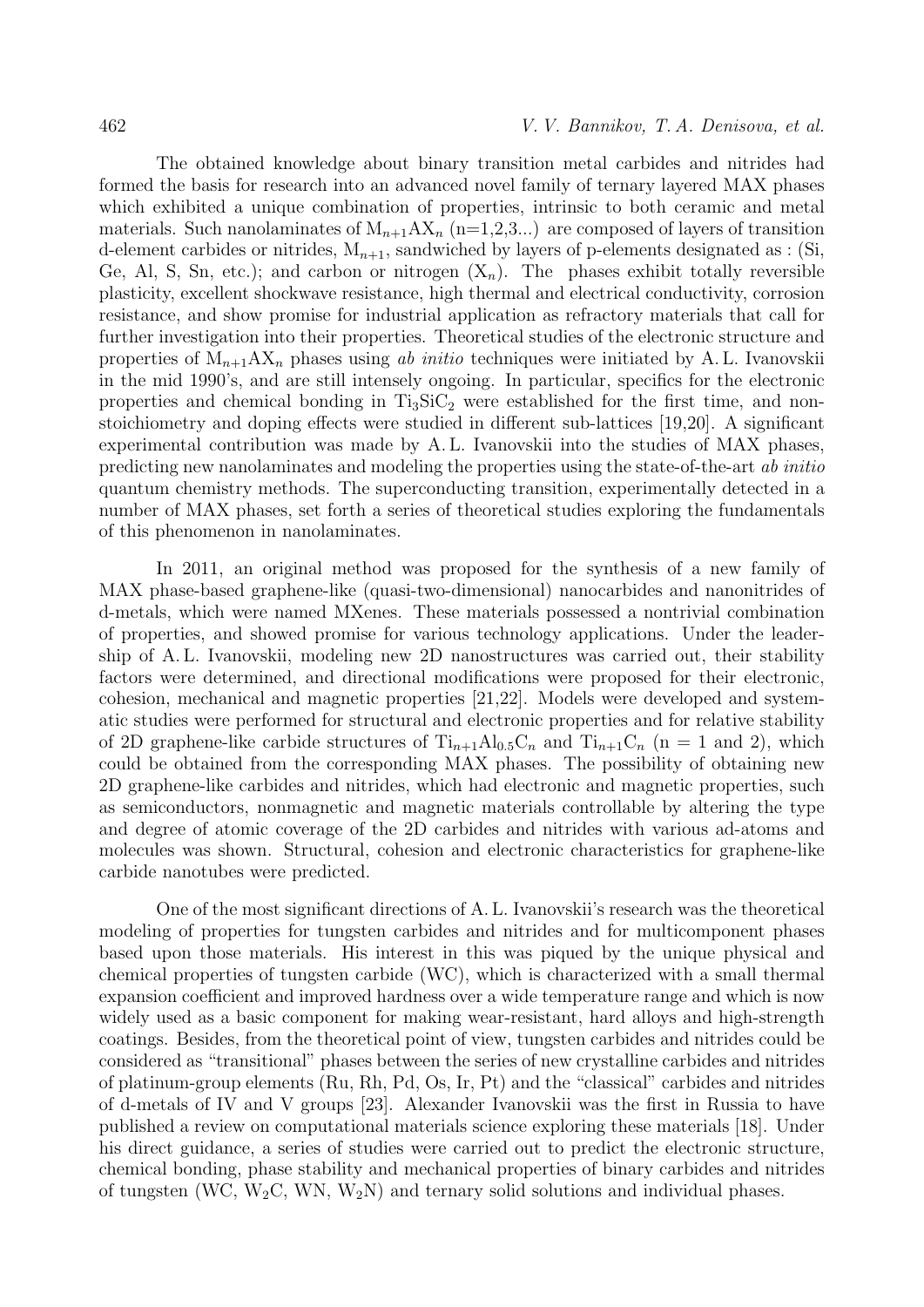In particular, the energy stability and a number of physical and chemical characteristics were established for all known polymorphous modifications of tungsten sub-carbide  $W_2C(\alpha, \beta, \gamma, \varepsilon)$ , which differ one from another in the type of carbon atom distribution over octahedral interstices of the crystal lattice and which, when added as doping elements, cause an effect on the performances of carbide-metal WC/M composites and coatings. Structural and electronic properties were determined, and the role played by carbon vacancies was established for the synthesized solid solutions — tungsten aluminocarbides  $W_{1-x}Al_xC_z$ , which were formed by nonstandard substitution, when d-element  $(W)$  is replaced by a p-element (Al) in the nodes of the metallic sublattice of the hexagonal tungsten carbide WC. As a result, introducing aluminum into tungsten carbide reduced the carbide density considerably, while maintaining its strength properties. Other remarkable results of his research include the prediction of electronic and magnetic properties of the so-called  $\eta$ -phases (M<sub>3</sub>W<sub>3</sub>C,  $M_6W_6C$ , which appear in composite materials in the region between the WC grains and transition metals or their alloys, and which cause a significant impact on the functional (e.g., mechanical) properties of tungsten-containing materials [24,25].

Predicting new doped and non-stoichiometric semiconducting phase-based magnetic materials was another direction of his research that Alexander Ivanovskii eagerly pursued, thus developing quantum chemical materials science for spintronics applications. Along with the traditional approach, which comprised doping nonmagnetic semiconductors with atoms of magnetic 3d- and 4f-metals, Alexander Ivanovskii was engaged in developing a new research direction, which is referred to as  $d^0$ -magnetism and involves inducing the magnetic state of a system by doping the system with the atoms of sp-elements (B, C, N) in the anion sub-lattice or by vacancy-induced spin polarization of the states near the Fermi level. Alexander Ivanovskii was the first Russian author to have published such an in-depth review of science literature on this issue [26]. Under his direct guidance, a number of research projects were performed devoted to the theoretical prediction of  $d^0$ -magnetism for a wide range of crystalline systems and nano-objects. In particular, a vacancy-induced mechanism was predicted for non-stoichiometric oxide of  $BeO<sub>1-x</sub>$ ; it was demonstrated that doping wide-band oxides (such as MgO,  $La_2O_3$ ,  $SrTiO_3$  and related perovskites) with sp-elements allows a magnetic semimetal state to be realized in some cases, resulting in a material with 100% spin polarization of current carriers – which, without a doubt, is of great practical significance for various applications. Modeling the magnetic properties of nanotubes was also carried out for carbon-, BN-, AlN- and MgO- nanotubes doped with nonmagnetic spimpurities.

In the same context, another intriguing direction of modeling new magnetic materials is remarkable, which was initiated and supervised by Alexander Ivanovskii in the Quantum Chemistry and Spectroscopy Laboratory at the Institute of Solid State Chemistry, UB RAS. This research direction is called "fine tuning" the electronic and magnetic properties of layered semiconducting phases, for instance, having the structure of  $ZrCuSiAs$  or  $ThCr<sub>2</sub>Si<sub>2</sub>$ , and involves co-doping of the phases in various structural domains, when varying the type and content of each dopant is instrumental in making flexible adjustment in the electronic and magnetic properties of such compounds. His efforts in this direction resulted in the prediction of the first realization of a bipolar magnetic semiconductor (a material with external electric field "switchable" spin polarization carriers). This bipolar magnetic semiconductor was realized among crystalline systems and comprised a manganese and iron-doped layered semiconductor YZnAsO [27]. Further, experimental data on the magnetic properties of LaZnAsO and LaCuSeO phases, co-doped with the atoms of 3d− and alkali-earth metals, were also clarified [28]. There is hardly a common opinion on whether a theorist should avoid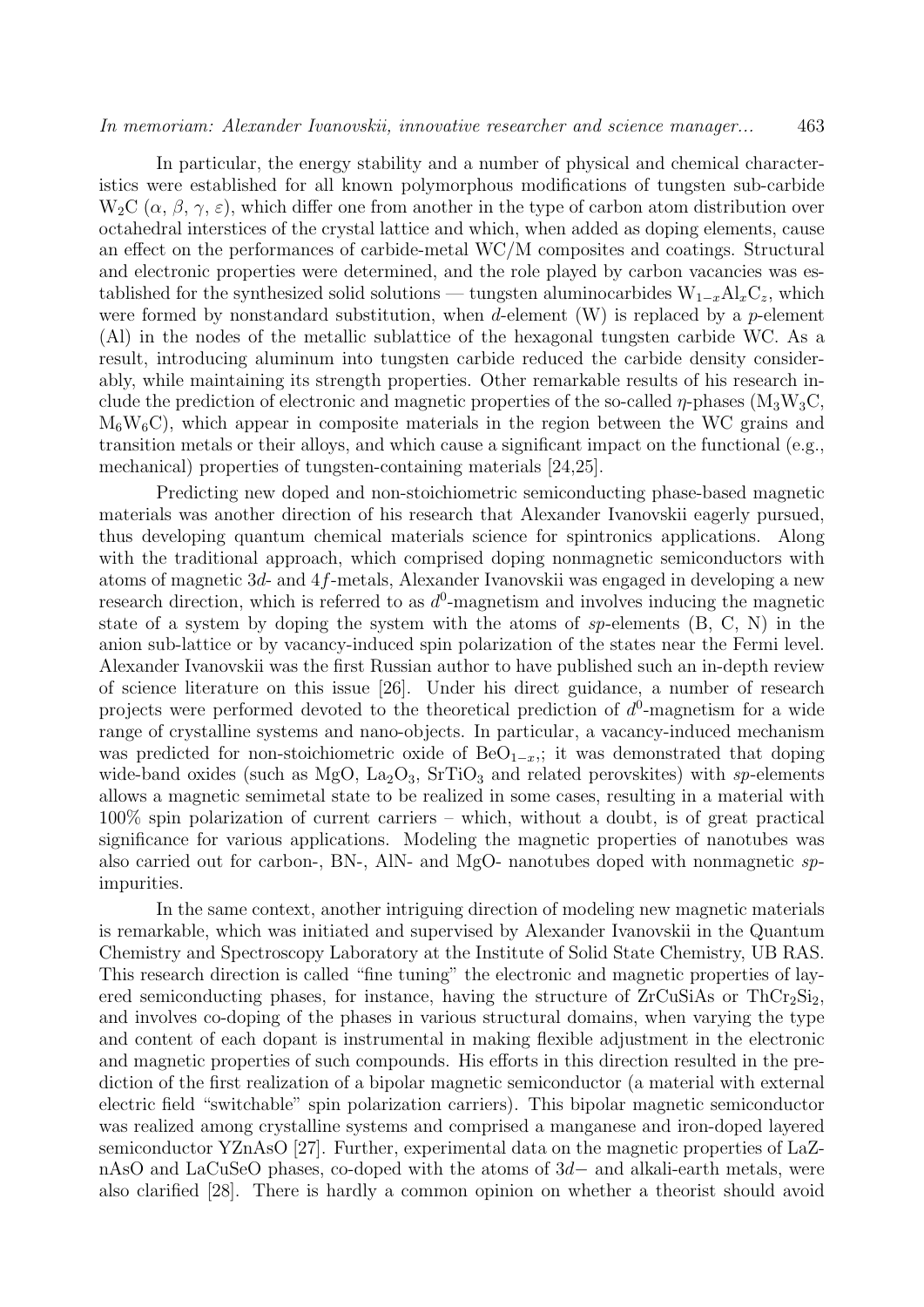abstracting far off from the experimentally observed reality or if it is better to be daring enough to go ahead. However, to do justice to the Alexander Ivanovskii's nontrivial intuition, which was amplified by his phenomenal ability to find his bearing among the colossal volumes of science literature, he was surely well balanced in resolving this dilemma.

A. L. Ivanovskii made a significant contribution in the quantum chemistry research of new superconducting materials. Hence, of the vast variety of the research projects, two stand out — the pioneering research endeavors directed and contributed by Alexander Ivanovskii most appreciably. Firstly, a series of works was devoted to studying the properties of superconducting compound  $MgB_2$  and its structural analogs [29-33]. Ivanovskii's laboratory has taken a leading position in the field of diboride research. Note that the article [30] on  $MgB<sub>2</sub>$  had once been the only non-empirical study available at the moment of discovery that had investigated the electronic structure and chemical bonding parameters of the compound. Under Ivanovskii's leadership, a large series of modeling works was performed dealing with the analysis of the effect caused by band occupation and crystalline parameters on the band structure, Fermi surface; and major criteria were established for superconductivity in diborides. Secondly, the basic research works on a large family of compounds related to the so-called Fe-As superconductors were devoted to studying their electronic, magnetic, spectroscopic and mechanical properties [34-38].

Analyzing the scientific activity of Alexander Ivanovskii, one cannot overestimate his outstanding qualities as a scientific manager. Throughout his carrier, he pursued collaborations with scientists from Ekaterinburg, Novosibirsk, Saint Petersburg, Moscow, and his contacts were sustaining and fruitful. To honor Ivanovskii's outstanding scientific accomplishments, the State Prize was awarded to him for the research work, which was performed in cooperation with scientists from the Institute of Solid State Chemistry and with a research group headed by Prof. S.P. Gabuda from the Institute of Inorganic Chemistry, Novosibirsk. Most appreciably, his remarkable organizing skills and managerial competence were manifested in his role as Scientific Secretary, Head of Laboratory and Deputy Director at the Institute of Solid State Chemistry. His graciousness to those around him, his democratic approach and most considerate attitude to people, when combined with his ardent zeal and excellence in understanding science mechanisms and research functionality, contributed to a great extent to the efficient work of the Institute and the laboratory that he was leading. His laboratory was a regular winner of scientific grants from the Russian Foundation for Basic Research and other science-oriented foundations (INTAS, CRDF). Alexander Ivanovskii's scientific and managerial competence was a significant contribution that had helped to establish strong links with scientific organizations in Germany, France, USA, and Spain.

In the memory of so many people, Alexander Ivanovskii made a long-lasting impression as a prominent scientist and decent man, truly dedicated to science, education and culture. Being genuinely talented, his creativity extended far beyond his occupational interests: he loved and understood music deeply, relished the beauties of art and literature. In 1982, he received a university degree in art history (from Ural State University after A.M. Gorky). A genuine Russian intellectual, a man of great culture and wisdom, living on drive and determination, with creative excitement and verve — these are his qualities by which he will always be remembered. He was a fascinating researcher, a valuable colleague and a good friend. It is so hard to think of him gone, and words, once written by a Russian poet Nikolay Nekrasov in his 'In Memory of Dobrolyubov' verse, are drumming in our memory as a refrain: "What a torch of reason ceased to burn, What heart has ceased to beat!"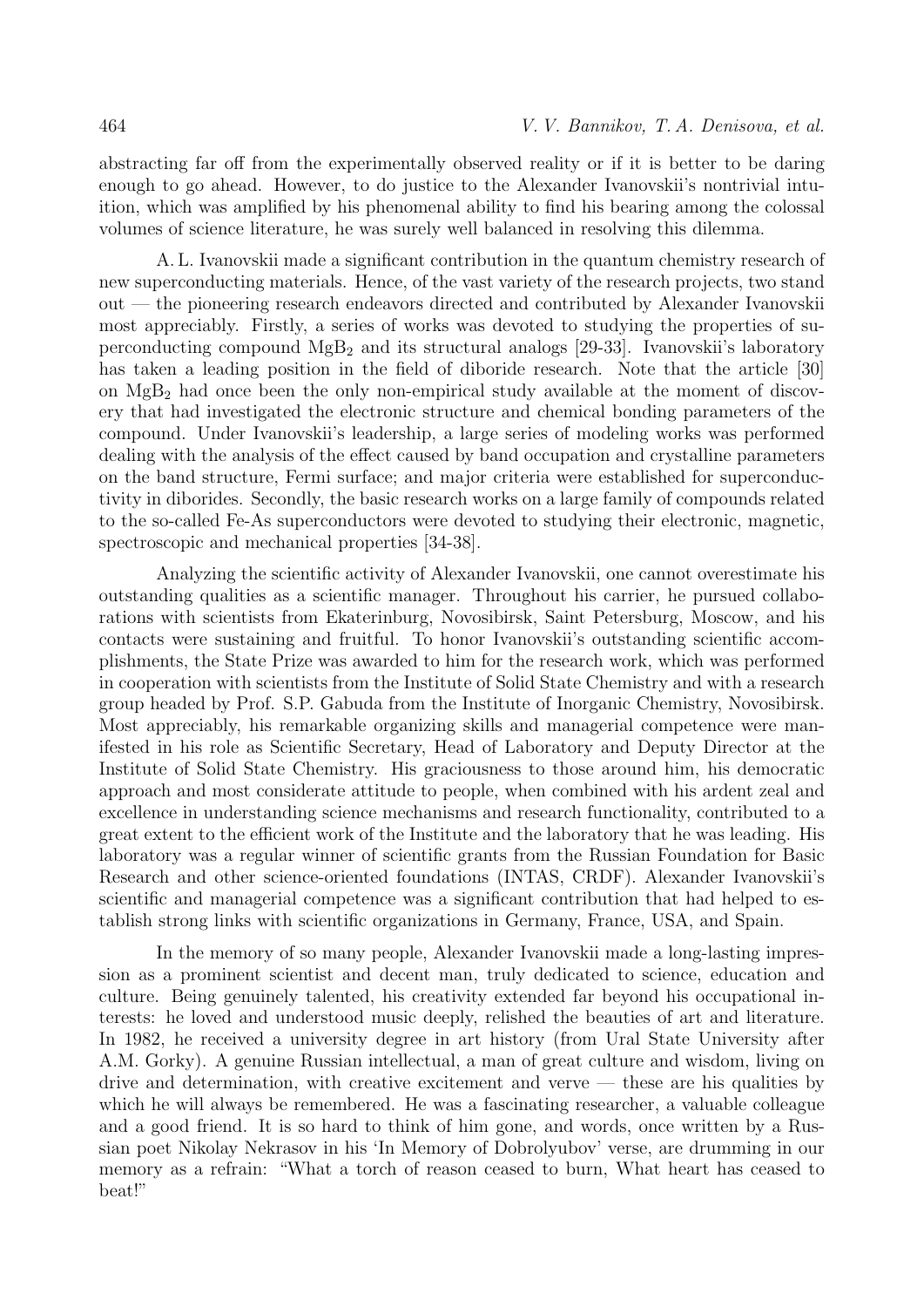## Acknowledgments

The authors thank N. Yu. Pomortseva for their help with materials for publication.

## References

- [1] Ivanovskii A.L. Modeling of the nanotubular form of the matter. Russian Chemical Reviews, 67, P. 357– 374 (1998).
- [2] Ivanovskii A.L. Fullerenes and related nanoparticles incapsulated within nanotubes: synthesis, properties and modeling of new hybrid nanostructures. Journal of Inorganic Chemistry, 48, P. 1–15 (2003).
- [3] Ivanovskii A.L. Titanium nanocarbides: synthesis and modeling. Theoretical and Experimental Chemistry, 2007, 43, 1-23.
- [4] Ivanovskii A.L. Nanotubular Forms of Matter. Ekaterinburg: ISSC UB RAS, 172 p. (1999). (in Russian)
- [5] Ivanovskii A.L. Non-carbon nanotubes: Synthesis and simulation. Russian Chemical Reviews, 71, P. 175–194 (2002).
- [6] Zakharova G.S., Volkov V.L., Ivanovskaya V.V., Ivanovskii A.L. Nanotubes and related nanostructures of d-metal oxides: Synthesis and computer design. Russian Chemical Reviews, 74, P. 587–618 (2005).
- [7] Zakharova G.S., Volkov V.L., Ivanovskaya V.V., Ivanovskii A.L. Nanotubes and Related Nanostructures of Metal Oxides. Ekaterinburg: ISSC UB RAS, 240 p. (2005). (in Russian)
- [8] Enyashin A.N. Theoretical studies of inorganic fullerenes and fullerene-like particles. Israel Journal of Chemistry, 50, P. 468–483 (2010).
- [9] Ivanovskii A.L. New layered carbon allotropes and their nanostructures: modeling of atomic structure, chemical bonding and electronic properties. Journal of Inorganic Chemistry, 50, P. 1408–1422 (2005).
- [10] Ivanovskii A.L. Search for superhard carbon: between graphite and diamond. Journal of Superhard Materials, **35**, P. 1–14 (2013).
- [11] Pokropivny V.V., Ivanovskii A.L. New nanoforms of carbon and boron nitride. Russian Chemical Reviews, 77, P. 837–873 (2008).
- [12] Belenkov E.A., Ivanovskaya V.V., Ivanovskii A.L. Nanodiamonds and Related Carbon Nanomaterials. Ekaterinburg: ISSC UB RAS, 169 p. (2008).(in Russian)
- [13] Ivanovskii A.L. Graphene-based and graphene-like materials. Russian Chemical Reviews, 81, P. 571–605 (2012).
- [14] Ivanovskii A.L. Graphynes and graphdyines. Progress in Solid State Chemistry, 41, P. 1–19 (2013).
- [15] Ivanovskii A.L., Enyashin A.N. Graphene-like transition-metal nanocarbides and nanonitrides. Russian Chemical Reviews, 82, P. 735–746 (2013).
- [16] Gubanov V.A., Ivanovskii A.L., Zhukov V.P. Electronic structure of refractory carbides and nitrides. Cambridge, University Press, 250 p. (1995).
- [17] Ivanovskii A.L. Gubanov V.A., Kurmaev E.Z., Shveikin G.P. Electronic structure and the chemical bond in non-stoichimetric refractory compounds of transition metals in sub-groups IVA and Va. Russian Chemical Reviews, 52, P. 395–412 (1983).
- [18] Suetin D.V., Shein I.R., Ivanovskii A.L. Tungsten carbides and nitrides and ternary systems based on them: the electronic structure, chemical bonding and properties. Russian Chemical Reviews, 79, P. 611–634 (2010).
- [19] Medvedeva N.I, Ivanovskij A.L, Novikov D.L, Freeman A.J. Electronic properties of Ti<sub>3</sub>SiC<sub>2</sub>-based solid solutions. Physical Review B, 58, P. 16042–16049 (1998).
- [20] Ivanovskii A.L., Medvedeva N.I., Enyashin A.N. Ab initio prediction of structural, electronic and mechanical properties of Ti3SiC2, Chapter in book: "MAX Phases: Microstructure, Properties and Applications" (Eds. J. Low, Y. Zhou), Nova Sci. Publ., N.Y., pp. 183–203 (2012).
- [21] Shein I.R., Ivanovskii A.L. Graphene-like titanium carbides and nitrides  $Ti_{n+1}C_n$ ,  $Ti_{n+1}N_n$  (n=1, 2, and 3) from de-intercalated MAX phases: First-principles probing of their structural, electronic properties and relative stability. Cmputational Materials Science, 65, P. 104–114 (2012).
- [22] Shein I.R., Ivanovskii A.L. Planar nano-block structures  $Ti_{n+1}Al_{0.5}C_n$  and  $Ti_{n+1}C_n$  (n=1, and 2) from MAX phases: Structural, electronic properties and relative stability from first principles calculations Superlattices and Microstructures, 52, P. 147–157 (2012).
- [23] Ivanovskii A.L. Platinum group metal nitrides and carbides: synthesis, properties and simulation. Russian Chemical Reviews, 78, P. 303–318 (2009).